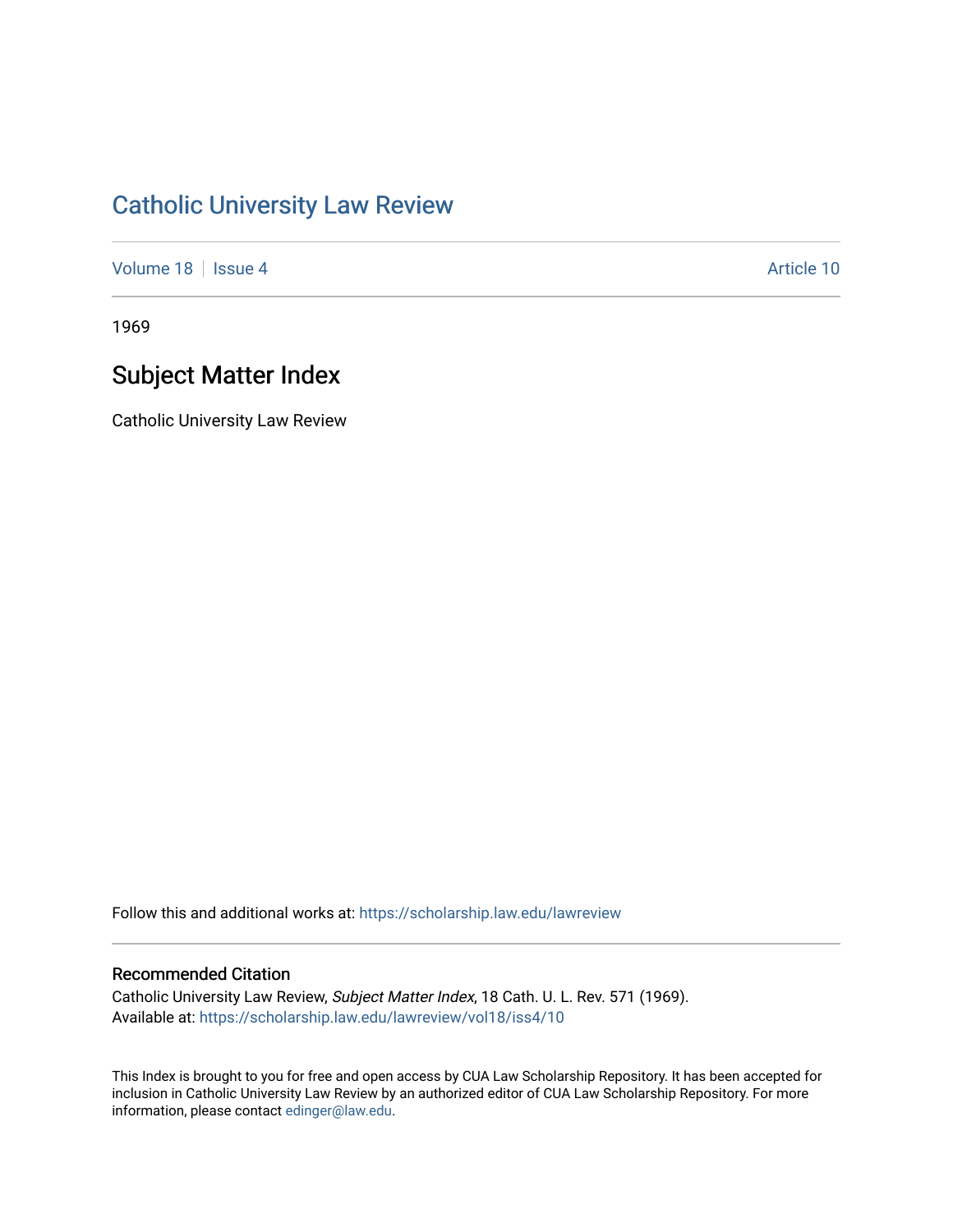# Subject Matter Index

### **ADMINISTRATIVE AGENCIES**

| FTC enforcement of antitrust laws   |     |
|-------------------------------------|-----|
| through cease and desist orders 342 |     |
| FTC: Power to give affirmative      |     |
| relief under Section 5 of the       |     |
| Federal Trade Commission Act        |     |
| 335. 340                            |     |
| GAO's authority to review ASBCA     |     |
|                                     | 545 |
| SEC prevention of deceptive trad-   |     |
|                                     | 466 |
| SEC suspension of trading           | 57  |

### **ADMINISTRATIVE LAW**

| See also particular subject<br>Declaratory judgment as method<br>of review of SEC suspension |       | Diait Doard Hotle<br>diction<br>Injunction against |
|----------------------------------------------------------------------------------------------|-------|----------------------------------------------------|
|                                                                                              | 74    | <b>ASSOCIATIONS</b>                                |
| FCC Fairness Doctrine: equal time<br>requirement                                             | 232   | State intervention i<br>ations                     |
| FMC administration of port equal-                                                            | 420   | State intervention<br>associations                 |
| FTC power to issue cease and de-<br>sist orders as affirmative relief                        | - 341 | <b>ATTORNEYS</b>                                   |
| GAO authority to review ASBCA                                                                | 545   | As beneficiaries of                                |
| Patent Office administration of<br>computer program applications                             | 389   | drafted by selve;<br>Attitudes toward l            |
| Writs of prohibition against ad-<br>ministrative action                                      | 77    | ing America<br>Settlement covenar<br>future cases  |

AGENCIES-see Administrative Agencies, Administrative Law

### **ANTIDUMPING**

| International Antidumping Code: |     | secure |
|---------------------------------|-----|--------|
|                                 | 180 | sciona |

#### **ANTITRUST**

| Clayton Act and one-bank hold-<br>ing companies | 530 |  |
|-------------------------------------------------|-----|--|
| Clayton Act § 7 and the con-                    |     |  |
|                                                 | 219 |  |
| Dedication of patents as remedy                 |     |  |
| in antitrust actions                            | 350 |  |
| Disclosure of "know-how" to li-                 |     |  |
| censees by FTC order                            | 348 |  |
| Divestitute ordered by FTC                      | 344 |  |
| FTC cancellation of patent                      | 351 |  |
| Implications of attorneys' cove-                |     |  |
| nants not to accept future cases 413            |     |  |
|                                                 |     |  |

| One-bank holding companies as        |  |
|--------------------------------------|--|
| device to escape regulation 524, 527 |  |
| Royalty-free licensing by FTC        |  |
|                                      |  |
| Striking of "grant back" covenants   |  |
| in license agreements  356           |  |

#### **APPELLATE PROCEDURE**

| Preliminary injunctions under § 15 |      |
|------------------------------------|------|
| of Clayton Act unappealable        | -224 |

# **ARMED FORCES**

| See also Military Law                  |  |
|----------------------------------------|--|
| Draft Board notice beyond juris-       |  |
|                                        |  |
| Injunction against induction order 103 |  |

| State intervention in private associ- |    |
|---------------------------------------|----|
| ations                                | 15 |
| State intervention in quasi-public    |    |
| associations                          | 15 |

# **ATTORNEYS**

| As beneficiaries of unnatural wills |     |
|-------------------------------------|-----|
| drafted by selves                   | 227 |
| Attitudes toward law in a chang-    |     |
|                                     | 268 |
| Settlement covenants not to accept  |     |
| future cases                        | 419 |
|                                     |     |

#### **BANKRUPTCY**

| See also Creditors' Rights        |     |
|-----------------------------------|-----|
| Failure of wage-earner's plans-   |     |
| secured creditors and uncon-      |     |
| scionable claims                  | 284 |
| Insurance proceeds as "proceeds"  |     |
| under Article 9, U.C.C.           | 459 |
| Revision of Chapter XIII of Bank- |     |
|                                   | 276 |
| Voluntary petition for wage-      |     |
|                                   | 275 |
|                                   |     |

#### **350 BANKS AND BANKING**

|     | See also Commercial Law                                         |
|-----|-----------------------------------------------------------------|
| 348 | -25                                                             |
| 344 | Check posting and processing  23, 32                            |
| 351 | Liability for breach of duty to<br>inquire in cashing corporate |
| 413 | 146                                                             |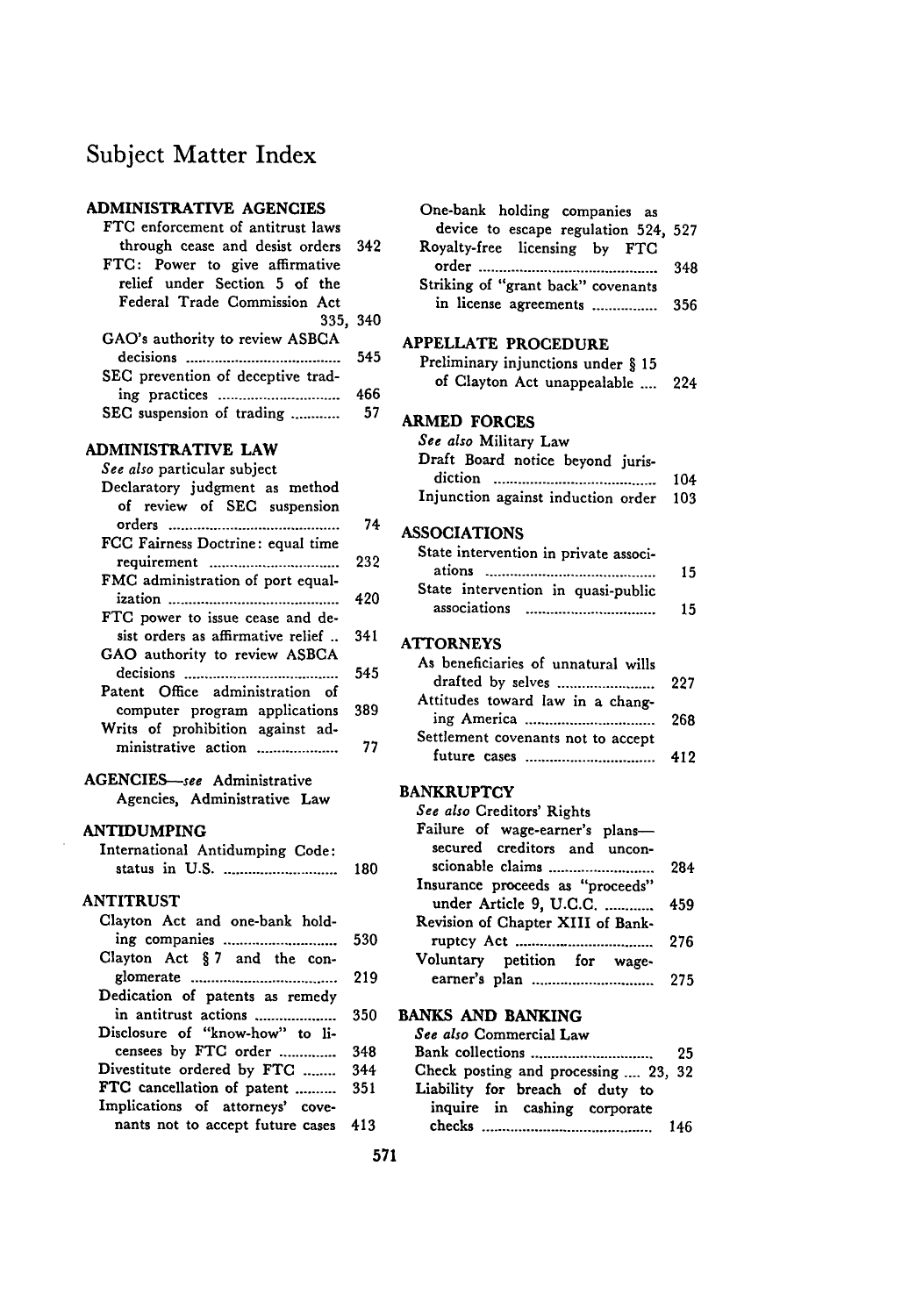| use of corporate checks<br>One-bank holding companies as<br>device to escape regulation<br>Relative priority of "four legals" | New York Banking Law and mis- |     |
|-------------------------------------------------------------------------------------------------------------------------------|-------------------------------|-----|
|                                                                                                                               |                               | 141 |
|                                                                                                                               |                               |     |
|                                                                                                                               |                               | 524 |
|                                                                                                                               |                               | 27  |
|                                                                                                                               | Use of computers in posting   | 32  |

#### **BAR**

| Constitutionality of admission pro- |  |  |     |
|-------------------------------------|--|--|-----|
| cedures                             |  |  | 534 |

# **BIOGRAPHY: INDIVIDUAL**

 $\ddot{\phantom{a}}$ 

| Biography of Emory Buckner re- |  |  |     |
|--------------------------------|--|--|-----|
| viewed                         |  |  | 442 |

#### BREACH OF PEACE-see Civil Disobedience

#### **CHURCH AND STATE**

| See also Religion                 |    |
|-----------------------------------|----|
| Concept of justice in relation to |    |
| church and educational insti-     |    |
|                                   |    |
| Control of church property        | 4  |
|                                   |    |
| State interference with practices | 10 |

### **CIVIL DISOBEDIENCE**

| As method of dissent              | 37  |
|-----------------------------------|-----|
| Concerning Dissent and Civil Dis- |     |
| obedience reviewed                | 443 |

### **CIVIL LAW**

| See also specific subject        |              |
|----------------------------------|--------------|
|                                  |              |
| Intervention in church practices | $\mathbf{1}$ |

#### CIVIL **PROCEDURE**

| Quasi in rem jurisdiction through |  |     |
|-----------------------------------|--|-----|
| attachment of insurance obli-     |  |     |
|                                   |  | 559 |

#### **COMITY**

| Accorded by state to Navajo Tribal |    |
|------------------------------------|----|
| Code                               | 24 |

# **COMMERCE CLAUSE**

|  |  | Securities regulation | 77 |
|--|--|-----------------------|----|
|--|--|-----------------------|----|

### **COMMERCIAL LAW**

*See also* Banks and Banking, Sales, International Trade

| 141       | Bank clearing house rules<br>Illegal<br>diversion of corporate | 33  |
|-----------|----------------------------------------------------------------|-----|
|           |                                                                | 127 |
| 524<br>27 | Impact of containerization of mari-                            |     |
| 32        | Insurance proceeds as "proceeds"                               | 417 |
|           | under Article 9, U.C.C.                                        | 453 |
|           | Negotiable Instruments Law and                                 |     |
|           | test of bad faith                                              | 135 |
| 534       | Port equalization and the FMC                                  | 140 |
|           | Unconscionability test of Article                              |     |
|           | 2, U.C.C., and the Bankruptcy                                  |     |
|           | U.C.C. § 3-304 and the wayward                                 | 288 |
| 442       | corporate check                                                | 128 |
|           |                                                                | 23  |
|           | U.C.C. Article 8, bona fide pur-                               |     |
|           |                                                                | 131 |
|           | Uniform Fiduciaries Act, test of                               |     |
|           |                                                                | 130 |
|           |                                                                |     |
|           | COMPARATIVE LAW                                                |     |
| 1         | Contracts, formation of                                        | 263 |
| 4         |                                                                |     |
| 4, 7      | <b>CONFLICTS OF LAW</b>                                        |     |
| 10        | Federal court prediction of state<br>ruling on comity          |     |
|           |                                                                | 248 |
|           | CONSTITUTIONAL LAW                                             |     |
| 37        | See also Civil Rights, Commerce                                |     |
| 443       | Clause, Equal Protection, Due                                  |     |
|           | Process                                                        |     |
|           | Attachment of insurance obligation                             |     |
|           | as basis for jurisdiction, as viola-                           |     |
| 2         | tive of due process<br>"Case or controversy" in federal        | 560 |
| 10        |                                                                | 151 |
|           | Commerce clause and securities                                 |     |
|           |                                                                | 77  |
|           | Concerning Dissent and Civil Dis-                              |     |
| 559       | obedience reviewed                                             | 443 |
|           | Difficulty in amendment                                        | 21  |
|           | Due process and limitations stat-                              |     |
|           | utes concerning architects and                                 | 373 |
| 248       | Due process and securities regula-                             |     |
|           |                                                                | 77  |
|           | Equal protection and limitations                               |     |
| 77        | statutes<br>concerning architects                              |     |
|           | and builders                                                   | 369 |
|           | 18th Amendment                                                 | 11  |
|           | 1st Amendment and civil disobedi-                              |     |
|           |                                                                |     |
|           |                                                                | 45  |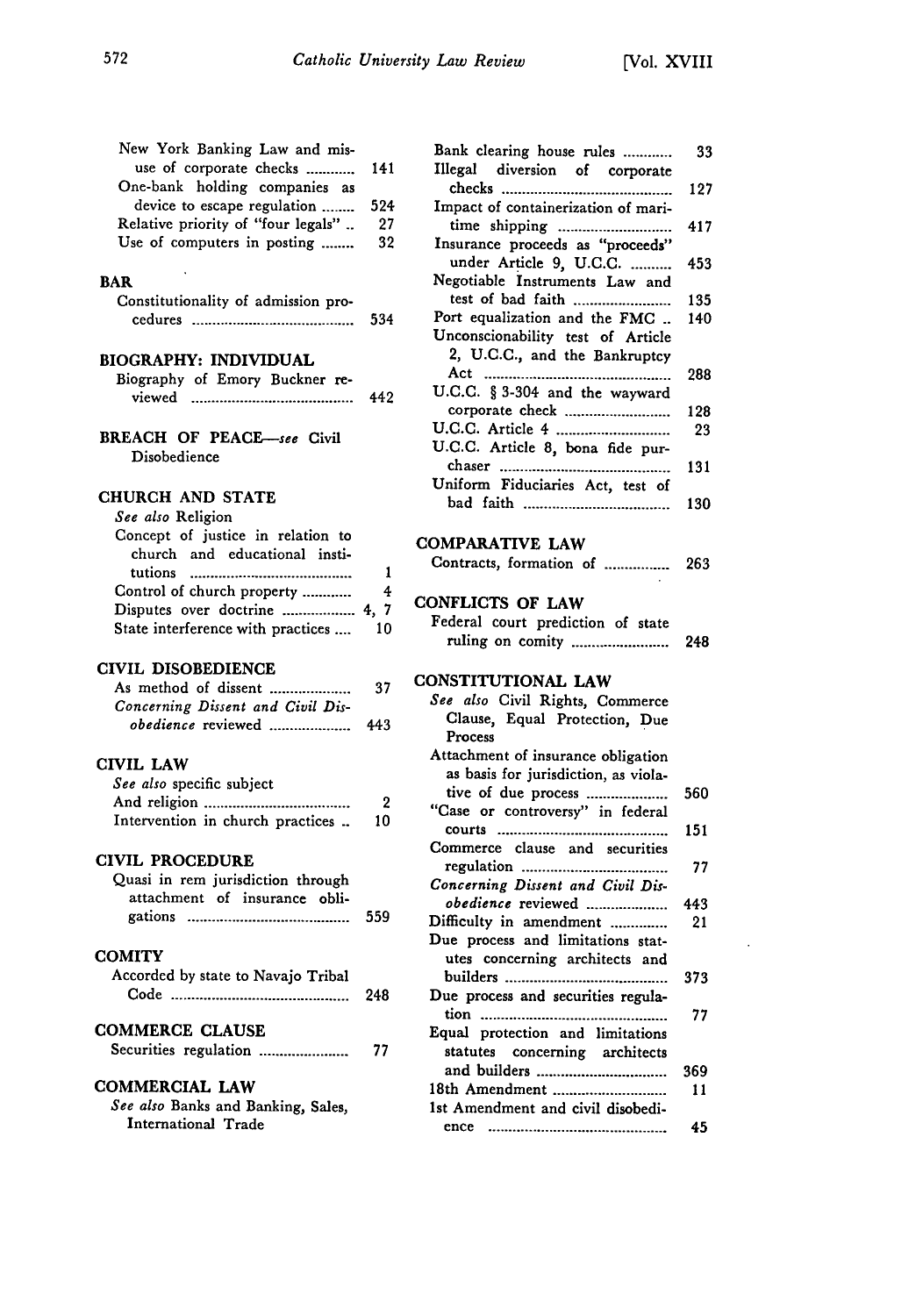| Freedom of assembly                | 46  | <b>CRIMINAL</b> |
|------------------------------------|-----|-----------------|
| Freedom of press and FCC Fair-     |     | Due proce       |
| ness Doctrine                      | 232 | mitted          |
|                                    | 46  | Sentencing      |
| Life imprisonment of juvenile as   |     | prisonm         |
| cruel and unusual punishment  111  |     | Suppressio      |
| Motion pictures and censorship     | 23  | evidence        |
| Right to communicate of state      |     | Voluntarir      |
|                                    | 237 | sonable         |
| Right to judicial review of Selec- |     | liminary        |
| tive Service procedures prior to   |     |                 |
| prosecution                        | 103 | <b>DAMAGES</b>  |
| Standing to assert another's con-  |     | Punitive (      |
| stitutional rights                 | 177 | fact om         |
| State bar questionnaires and free- |     |                 |
| doms of speech and association 534 |     | ing circ        |
|                                    |     | Recovery 1      |

#### **CONTRACTS**

| Defense of illegal contract in land-                                                   |     | Survivor in ten                                                 |
|----------------------------------------------------------------------------------------|-----|-----------------------------------------------------------------|
| lord-tenant cases                                                                      | -87 | tireties entitled                                               |
|                                                                                        | 263 |                                                                 |
| For trade secret protection in<br>computer software<br>GAO's authority to review ASBCA | 393 | <b>DISTRICT OF CO</b><br>Civil claims of n<br>Tenants' remedi   |
| Judicial review of administrative<br>decisions in government contract                  |     | <b>DUE PROCESS</b><br>Denied governme                           |
| Privity of contract and liability<br>of architects and builders                        | 361 | of ASBCA der<br>Limitation of a                                 |
| Proceeds from sale or exchange<br>compared with those from in-                         | 458 | suits against<br>builders<br>Local draft board<br>of indication |

### **COPYRIGHTS**

|  |  |  | Protection for computer programs 394 |  |
|--|--|--|--------------------------------------|--|
|--|--|--|--------------------------------------|--|

#### CORPORATIONS

|            | See also Securities, Commercial  |  |     |
|------------|----------------------------------|--|-----|
| Law        |                                  |  |     |
|            | Illegal diversion of corporate   |  |     |
|            |                                  |  | 127 |
|            | Indemnification of directors and |  |     |
| officers . |                                  |  |     |

COURTS-see particular subject

# CREDITORS' RIGHTS

*See also* Bankruptcy Revision of Chapter XII of the Bankruptcy Act **............................ 275**

÷.

# CRIMINAL LAW

| Due process for involuntarily com-<br>mitted mental patients  120    |     |
|----------------------------------------------------------------------|-----|
| Sentencing of juvenile to life im-                                   |     |
| prisonment<br>,,,,,,,,,,,,,,,,,,,,,,,,,,,,,,,                        | 111 |
| Suppression of illegally obtained                                    | 150 |
| Voluntariness of confessions: rea-<br>sonable doubt standard in pre- |     |
| liminary hearings                                                    |     |

# **DAMAGES**

| Punitive damages when material    |     |
|-----------------------------------|-----|
| fact omitted from security offer- |     |
|                                   | 252 |
| Recovery by shareholders  467     |     |

#### **DEEDS** OF TRUST

| Survivor in tenancy by the en-       |  |  |  |  |
|--------------------------------------|--|--|--|--|
| tireties entitled to contrition  116 |  |  |  |  |

#### DISTRICT OF **COLUMBIA**

|                   | Civil claims of mental patients  121 |    |
|-------------------|--------------------------------------|----|
| Tenants' remedies |                                      | 80 |

#### **DUE PROCESS**

| Denied government in GAO review<br>of ASBCA decisions             | 545 |
|-------------------------------------------------------------------|-----|
| Limitation of actions statutes in<br>suits against architects and |     |
|                                                                   | 373 |
| Local draft board notices in excess                               |     |
|                                                                   | 104 |
| Securities regulation  77                                         |     |
| Violation to attach insurance obli-                               |     |
|                                                                   |     |

# **EDUCATION**

| See also Universities               |  |    |
|-------------------------------------|--|----|
| Private religiously affiliated uni- |  |    |
|                                     |  | 15 |

#### **EQUAL** PROTECTION

| Applied to state statutes of limita-<br>tion in actions against architects |  |
|----------------------------------------------------------------------------|--|
| For state prison inmates subjected                                         |  |
| to restrictive administration ac-                                          |  |
|                                                                            |  |

# EMPLOYEES

| Voluntary petition for bankruptcy 275 |  |  |
|---------------------------------------|--|--|
|---------------------------------------|--|--|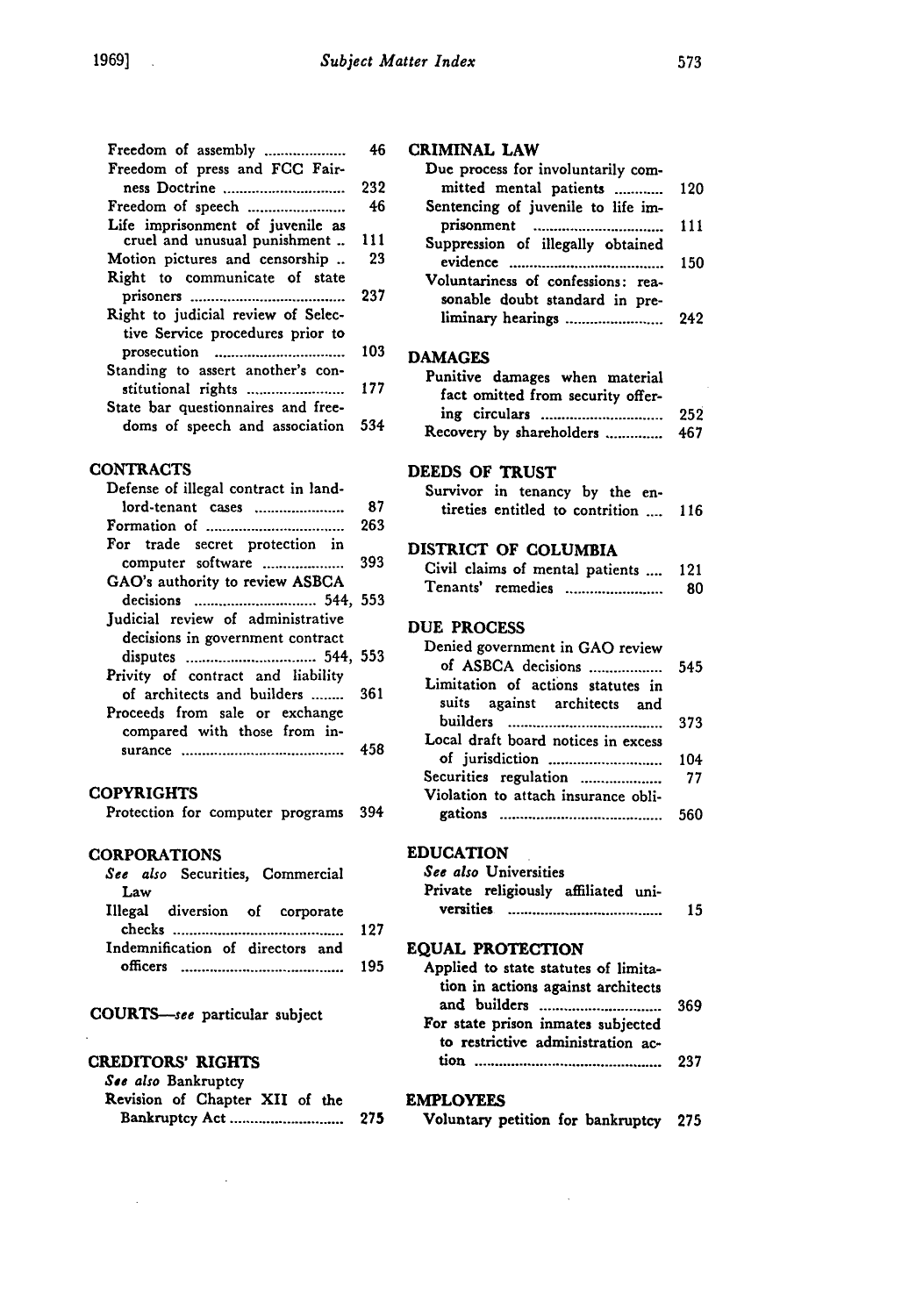# ETHICS-see Legal Ethics

#### EVIDENCE

| Admissibility of confession: volun- |     |
|-------------------------------------|-----|
|                                     | 242 |
| Suppression and standing  150       |     |

# HOUSING<br>See slee I

| See also Landlord and Tenant        |    | Se    |
|-------------------------------------|----|-------|
| Code violations as defense to suits |    | IUD   |
|                                     | 87 | о     |
| District of Columbia                | 80 |       |
|                                     | 83 |       |
| Remedial legislation for low-       |    |       |
|                                     | 97 | - IUR |

#### INDEMNITY

| Nonenforcement of agreements   |  |    |
|--------------------------------|--|----|
| with underwriters who have     |  |    |
| actual knowledge of misleading |  |    |
|                                |  | 2. |

#### INDIAN TRIBES

|  | Relationship with Federal and |     |
|--|-------------------------------|-----|
|  | state governments             | -25 |

#### **INJUNCTIONS**

| See also Remedies<br>Against armed forces induction | <b>JUVENILE LAW</b><br>Life imprisonment      |
|-----------------------------------------------------|-----------------------------------------------|
| Against suspension of securities                    | <b>LABOR LAW</b><br>Impact of containerizatio |

#### INSTRUCTIONS-see Juries

#### **INSURANCE**

| 559 |
|-----|
|     |
| 195 |
|     |
|     |
|     |

#### INTERNATIONAL LAW

| Proposals for legal regimes to    |  |
|-----------------------------------|--|
| govern the oceans  492, 502       |  |
| Truman Proclamation on Under-     |  |
|                                   |  |
| U.S. policy for ocean development |  |
| 493.501                           |  |
|                                   |  |

|                | <b>INTERNATIONAL TRADE</b><br>Antidumping Code: status in U.S.<br>Impact of containerization on<br>maritime shipping | 180<br>417 |
|----------------|----------------------------------------------------------------------------------------------------------------------|------------|
| !42<br>50      | <b>JUDGES</b><br>Objectivism in decision making                                                                      |            |
|                | 292, 296                                                                                                             | 270        |
| 87<br>80<br>83 | <b>JUDICIAL REVIEW</b><br>Of administrative decisions in<br>government contracts disputes<br>544, 553                |            |
| 97 -           | <b>JURIES</b><br>Consideration of parole in sen-                                                                     | 308        |

|      | Harmless error rule for parole      |  |
|------|-------------------------------------|--|
|      |                                     |  |
|      | Instructions to consider parole law |  |
| 252. |                                     |  |

# JURISDICTION-see Due Process

# **250 JURISPRUDENCE**

| <b>JURISPRUDENCE</b><br>Objectivitism in legal writing and |  |
|------------------------------------------------------------|--|
| <b>JUVENILE LAW</b><br>Life imprisonment  111              |  |

#### LABOR LAW

Impact of containerization .......... 421

# LANDLORD AND TENANT

| 82                                                |
|---------------------------------------------------|
| 82                                                |
|                                                   |
| 80                                                |
| 82                                                |
| Abandonment by tenant<br>Warranty of habitability |

#### LAW REVIEWS-see Legal Writing, Legal Research

### LAWYERS-see Attorneys

LEASE-see Landlord and Tenant

# **LEGAL ETHICS**

| Disclosure of financial or client |                              |  |     |
|-----------------------------------|------------------------------|--|-----|
|                                   | interest in publishing legal |  |     |
| articles                          |                              |  | 299 |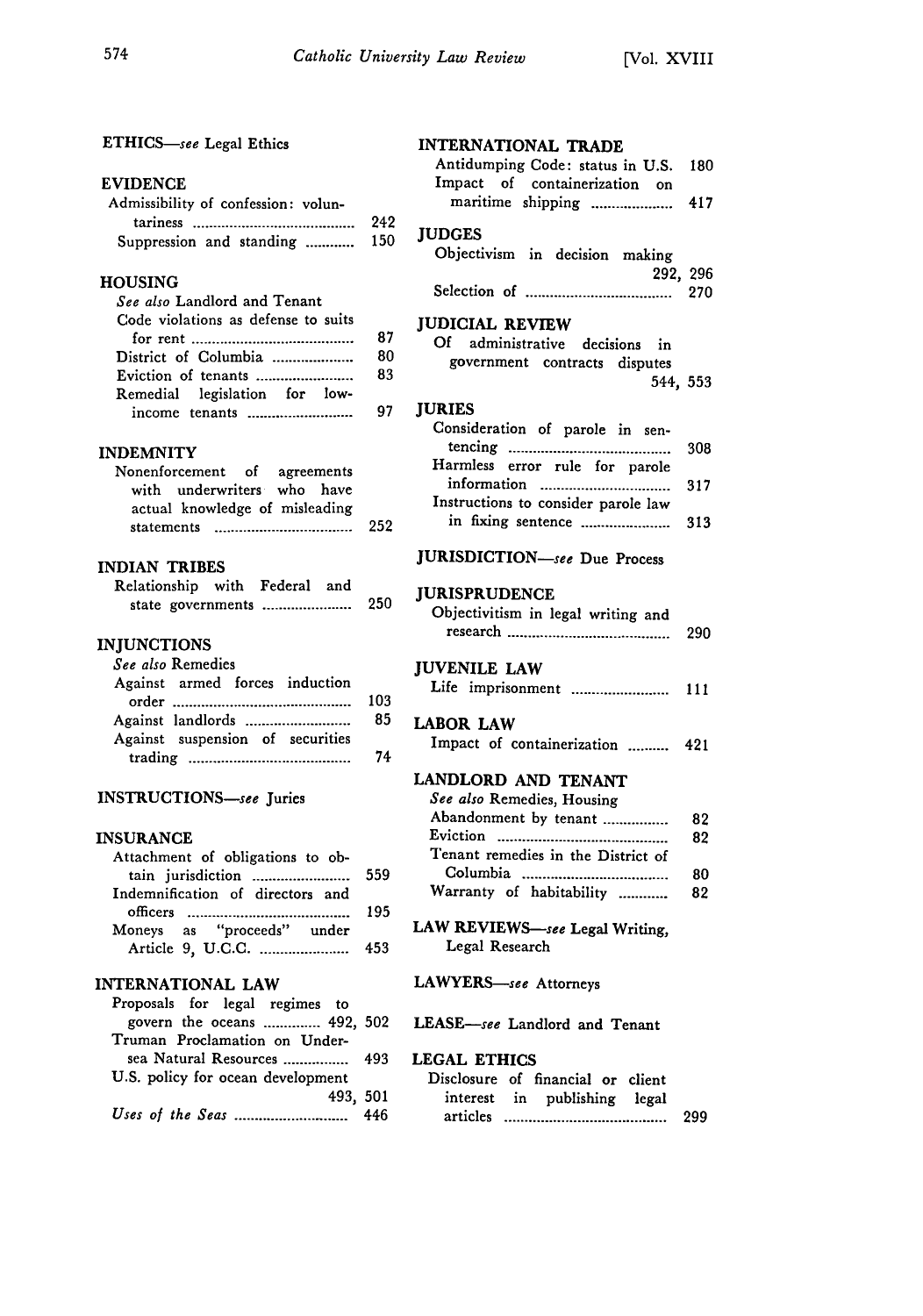| Disclosure of personal value<br>preferences by authors<br>Ethical considerations of attorneys'                                                | 302        | P            |
|-----------------------------------------------------------------------------------------------------------------------------------------------|------------|--------------|
| settlement covenants not to<br>accept future cases                                                                                            | 415        | P            |
| LEGAL RESEARCH                                                                                                                                | 290        |              |
| LEGAL WRITING                                                                                                                                 | 290        |              |
| LIBEL AND SLANDER<br>Absolute executive privilege of<br>Indian tribe general counsel<br>Actual malice standard extended                       | 248<br>423 |              |
| <b>LIMITATION OF ACTIONS</b><br>Statutes applicable to architects<br>and builders                                                             | - 361      | ${\bf P}$    |
| MARITIME LAW-see Oceanogra-<br>phy, Natural Resources                                                                                         |            | Pl           |
| <b>MARRIAGE</b><br>Student marriage resulting in ex-<br>pulsion from university                                                               | 17         | ${\bf P}$    |
| <b>MENTAL HEALTH</b><br>Civil claims of patients<br>Due process for criminal patient                                                          | 121<br>120 | Pl           |
| <b>MILITARY LAW</b><br>Restrictions on command influence,                                                                                     | 429        | P١           |
| MORTGAGES-see Deeds of Trust                                                                                                                  |            |              |
| <b>NATURAL RESOURCES</b><br>International planning in ocean-                                                                                  | -491       | Pl           |
| Truman proclamation                                                                                                                           | 493        | $\mathbf{R}$ |
| <b>NEGLIGENCE</b><br>Cause of Action against architects<br>and builders<br>Liability for emotional shock to<br>bystander witness of negligent | 361        | R)           |
|                                                                                                                                               | 258        |              |
| <b>OCEANOGRAPHY</b><br>Plan for international action  491                                                                                     |            |              |

 $\ddot{\phantom{a}}$ 

#### **PAROLE**

| See also Punishment |                                       |  |
|---------------------|---------------------------------------|--|
|                     | Jury consideration in sentencing  308 |  |

#### **PATENT LAW**

| See also Copyrights                    |     |
|----------------------------------------|-----|
| Compulsory licensing of patents        |     |
| ordered by FTG  340,                   | 346 |
| Patentability of computer programs 395 |     |
| Patent Office administration of        |     |
| computer program applications          |     |
| 389.406                                |     |
| Proposed patent reform bills for       |     |
| protection of computer programs        | 399 |
| Remedies in patent antitrust cases     | 342 |
| Standard of disclosure                 | 339 |

# **PRISONS AND** PRISONERS

| Iudicial review of prison regula-  |  |  |  |  |
|------------------------------------|--|--|--|--|
|                                    |  |  |  |  |
| Prisoner right to communicate  237 |  |  |  |  |

# PRIVILEGED **COMMUNICATIONS**

| Absolute executive privilege under |  |     |
|------------------------------------|--|-----|
|                                    |  | 248 |

| ROCEDURE-see Civil Procedure, |  |
|-------------------------------|--|
| Criminal Law                  |  |

# $\frac{1}{20}$  PROPERTY

| 120 | See also particular subject |     |
|-----|-----------------------------|-----|
|     | Control of church property  | 4   |
|     | Zoning, review of treatise  | 567 |

# <sup>429</sup> piinishment

| Sentencing of juvenile to life im- |  |  |      |
|------------------------------------|--|--|------|
|                                    |  |  | -111 |

# PURCHASERS **OF** SECURITIES

| 491 | Rule 10b-5 |  |  |  |
|-----|------------|--|--|--|
|-----|------------|--|--|--|

#### **RADIO AND TELEVISION**

| FCC Fairness Doctrine and free- |     |
|---------------------------------|-----|
|                                 | 232 |

# **REMEDIES**

|     | See also particular subject       |     |
|-----|-----------------------------------|-----|
| 258 | Cancellation of patent ordered by |     |
|     |                                   |     |
|     | Damages for breach of lease cove- |     |
| 491 |                                   | -83 |

 $\bar{z}$